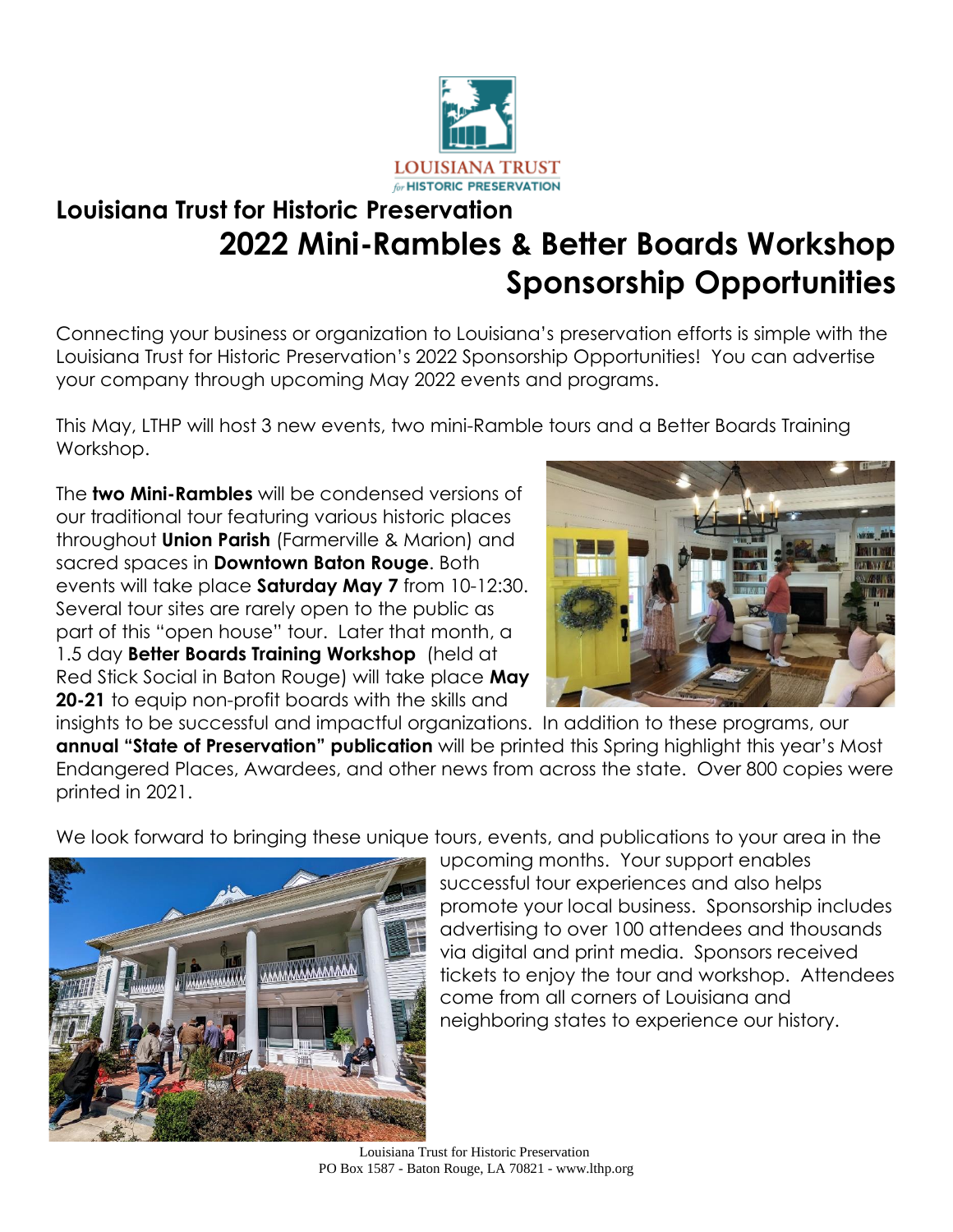# **May 2022 Event Sponsorship Commitment Form**

For more information or questions, contact Will Prince at wprince@lthp.org or 225-930-0936. Please select the sponsorship amount of your preference. Monthly payment options available.

### **\_\_\_\_\_\_\_ Better Board Signature Sponsor (\$1000) Deadline May 11**

- Featured ad or logo in printed and digital materials including event program
- Prominent signage and verbal recognition during key segments
- Welcome greeting (optional, max 5 minutes)
- Includes up to 6 tickets to attend

### **\_\_\_\_\_\_\_ Better Boards Supporting Sponsor (\$500) Deadline May 11**

- Featured ad or logo in printed and digital materials including event program
- Prominent signage and verbal recognition during key segments
- Includes up to 3 tickets to attend

## \_\_\_\_\_\_\_ **Ramble Signature Sponsor (\$500) Deadline April 27**

- Featured ad or logo in printed and digital materials including event program
- Prominent signage and verbal recognition during key segments
- Includes up to 8 tickets to attend

# **\_\_\_\_\_\_\_ Ramble Supporting Sponsor (\$250) Deadline April 27**

- Featured ad or logo in printed and digital materials including event program
- Includes up to 4 tickets to attend

## **\_\_\_\_\_\_\_ State of Preservation Sponsor (\$250-\$2500) Deadline April 27**

• Featured ad or logo in printed booklet, digital media, and informational display boards

## **RAMBLE LOCATION:**  $\blacksquare$

### **Payment by:**

Sponsor Name: \_\_\_\_\_\_\_\_\_\_\_\_\_\_\_\_\_\_\_\_\_\_\_\_\_\_\_\_\_\_\_\_\_\_\_\_\_\_\_\_\_\_\_\_\_\_\_\_ Please Select: Sponsor is *Company* or *Individual/Family* Phone: \_\_\_\_\_\_\_\_\_\_\_\_\_\_\_\_\_\_\_\_\_\_\_\_\_ Address: \_\_\_\_\_\_\_\_\_\_\_\_\_\_\_\_\_\_\_\_\_\_\_\_\_\_\_\_\_\_\_\_\_\_\_\_\_\_\_\_\_\_\_\_\_ City: \_\_\_\_\_\_\_\_\_\_\_\_\_\_\_\_\_\_\_\_\_\_\_\_\_\_\_\_ State: \_\_\_ Zip: \_\_\_\_\_\_\_\_\_ Email: \_\_\_\_\_\_\_\_\_\_\_\_\_\_\_\_\_\_\_\_\_\_\_\_\_\_\_\_\_\_\_\_\_\_\_\_\_\_\_\_\_\_\_\_\_\_\_\_

*Please make your check payable to Louisiana Trust for Historic Preservation.*

For questions or credit card payment over the phone, please call 225-930-0936. Please charge my sponsorship noted above to the following credit card (includes processing fee):

Name on Card:

 $\mathcal{L}=\{1,2,3,4,5\}$  $Card \#.:$ 

Expiration Date: \_\_\_\_\_\_ Security Code: \_\_\_\_\_\_